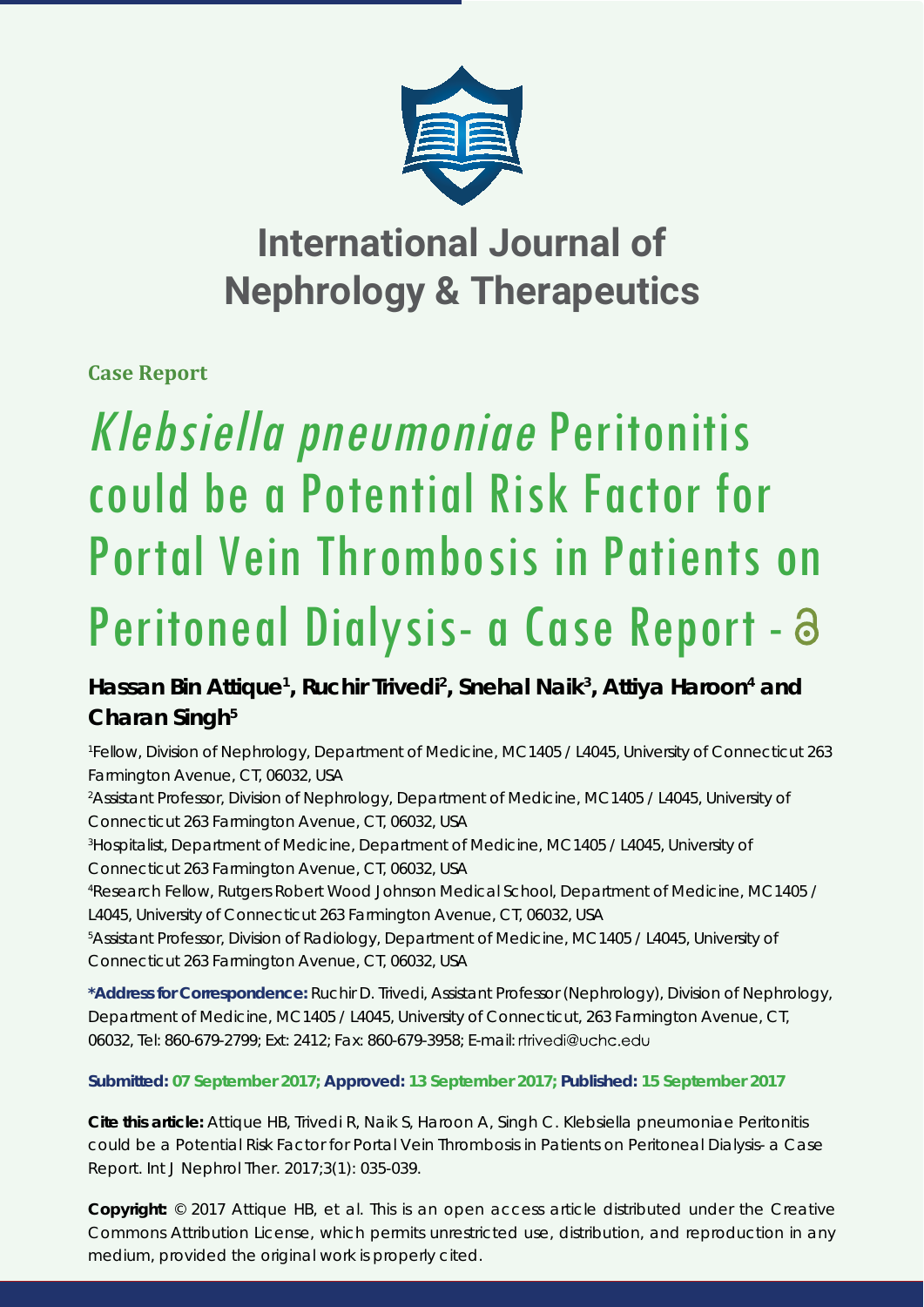#### **ABSTRACT**

According to National Kidney Foundation data, more than 660, 000 Americans are being treated for End Stage Renal Disease (ESRD). Treatment options for ESRD include dialysis and renal transplant. Both Hemodialysis (HD) and Peritoneal Dialysis (PD) have similar efficacies and survival outcomes that represent therapeutic equipoise. PD is a home-based dialysis modality with distinct lifestyle advantages. Peritonitis is the leading complication of PD with 1 episode occurring in every 32.7 months. Gram-negative peritonitis constitutes 0.16 episodes/year; with *klebsiella (K)* species identified in 5.2% of culture-positive peritonitis cases. Infection associated hypercoagulability has been well described with systemic infections; but not with localized PD associated peritonitis. We present a rare case of *K. pneumoniae* peritonitis in an ESRD patient secondary to autosomal dominant Polycystic Kidney Disease (ADPKD) on PD complicated with Portal Vein Thrombosis (PVT). We also discuss possible etiologies involved in the pathogenesis of thrombosis.

**Keywords:** *Klebsiella pneumoniae*; Portal vein thrombosis (PVT); Peritonitis; Peritoneal dialysis (PD); Autosomal Dominant polycystic kidney disease (ADPKD)

#### **INTRODUCTION**

According to National Kidney Foundation data, more than 660, 000 Americans are being treated for End Stage Renal Disease (ESRD) [1]. Treatment options for ESRD include dialysis and renal transplant. Both Hemodialysis (HD) and Peritoneal Dialysis (PD) have similar efficacies and survival outcomes that represent therapeutic equipoise. PD is a home-based dialysis and it is a patient preferred and cost effective modality. Although, PD associated complications have decreased with the advent of new techniques, however peritonitis is still a major concern with 1 episode occurring in every 32.7months [2]. Gram-positive organisms such as *staphylococcus aureus* and *staphylococcus epidermidis*, are culprits causing peritonitis in almost half of all PD associated peritonitis cases [3]. Gram negative pathogens such as *Klebsiella pneumonia*, are infrequent (5%) cause of peritonitis in PD associated peritonitis [4], however, they carry significant morbidity and poorer prognosis compared to gram positive organisms.

We report a unique case of a patient with ESRD secondary to Autosomal Dominant Polycystic Kidney Disease (ADPKD), in which PD was complicated to Portal Vein Thrombosis (PVT) secondary to an episode of peritonitis. Gram-negative peritonitis associated with PD has not been a well-recognized risk factor for PVT. As PVT carries significant morbidity, timely recognition of this complication requires high index of suspicion. We further highlight other possible mechanisms involved in the pathogenesis of PVT secondary to ADPKD and ESRD.

#### **CASE REPORT**

A 49 year old male on PD for past nine years presented in the emergency department after having cloudy effluent, pain during dialysate infusion with nausea and vomiting for last 24 hours. He denied any associated history of chest pain, palpitations, and shortness of breath, headache or dysuria. He had a known history of ESRD secondary to ADPKD. Patient appeared acutely ill but otherwise hemodynamically stable. On physical examination, abdomen was distended and diffusely tender with guarding and rigidity. Peritoneal fluid analysis showed cloudy effluent with white blood cell count of 3800/mm<sup>3</sup> and predominant neutrophilia (95%) establishing diagnosis of PD associated peritonitis. Subsequent result suggested gram stain showing gram negative rods and peritoneal fluid culture rapidly became positive for *K. pneumoniae*. He was started on appropriate intra-peritoneal antibiotics (ceftazidime). PD catheter exit site and catheter tunnel did not have any visible or palpable sign of fluid collection or infection. After prolonged antibiotic treatment with intra-peritoneal antibiotic, intra-peritoneal heparin to break down

fibrin and frequent peritoneal exchanges with lidocaine, patient's clinical symptoms and PD fluid cell count started to improve. In spite of early signs of clinical recovery, we noticed worsening of abdominal distention, low grade fever and PD fluid leukocytosis (22600/mm<sup>3</sup>). Computed Tomography (CT) scan of abdomen with contrast revealed filling defect in portal vein suggestive of PVT as shown in figure 1. Heparin infusion was started. Serial CT scans and abdominal Doppler were performed to document resolution of PVT as shown in figures 2-5. Due to steady clinical improvement, radiological absence of portal vein thrombus and drop in hematocrit secondary to gastrointestinal bleed, decision to stop heparin after two weeks of therapy was made. Patient continued to recover in subsequent four weeks and was maintained on intra-peritoneal antibiotics. Markers for hypercoagulability remained negative.

#### **DISCUSSION**

ADPKD is the most common autosomal dominant inherited kidney disorder; occurring in almost 1 in every 800 live births and is associated with renal and extra-renal, cystic and non-cystic manifestations. 50 -70% of patients with ADPKD end up with ESRD and require renal replacement therapy like Continuous Ambulatory Peritoneal Dialysis (CAPD) [5]. Peritonitis is one of the major complications of PD and is responsible for significant morbidity, loss of catheter, transfer to HD, loss of ultrafiltration and sometimes death [6]. The clinical outcome of PD peritonitis varies with the type of pathogen involved. In ESRD patients on PD, gram-negative peritonitis portends significantly worse prognosis as compared to gram positive peritonitis [6]. PD associated peritonitis caused by *K. pneumonia* 



Figure 1: CT scan of abdomen with contrast displays filling defect in portal vein suggestive of PVT [see arrow].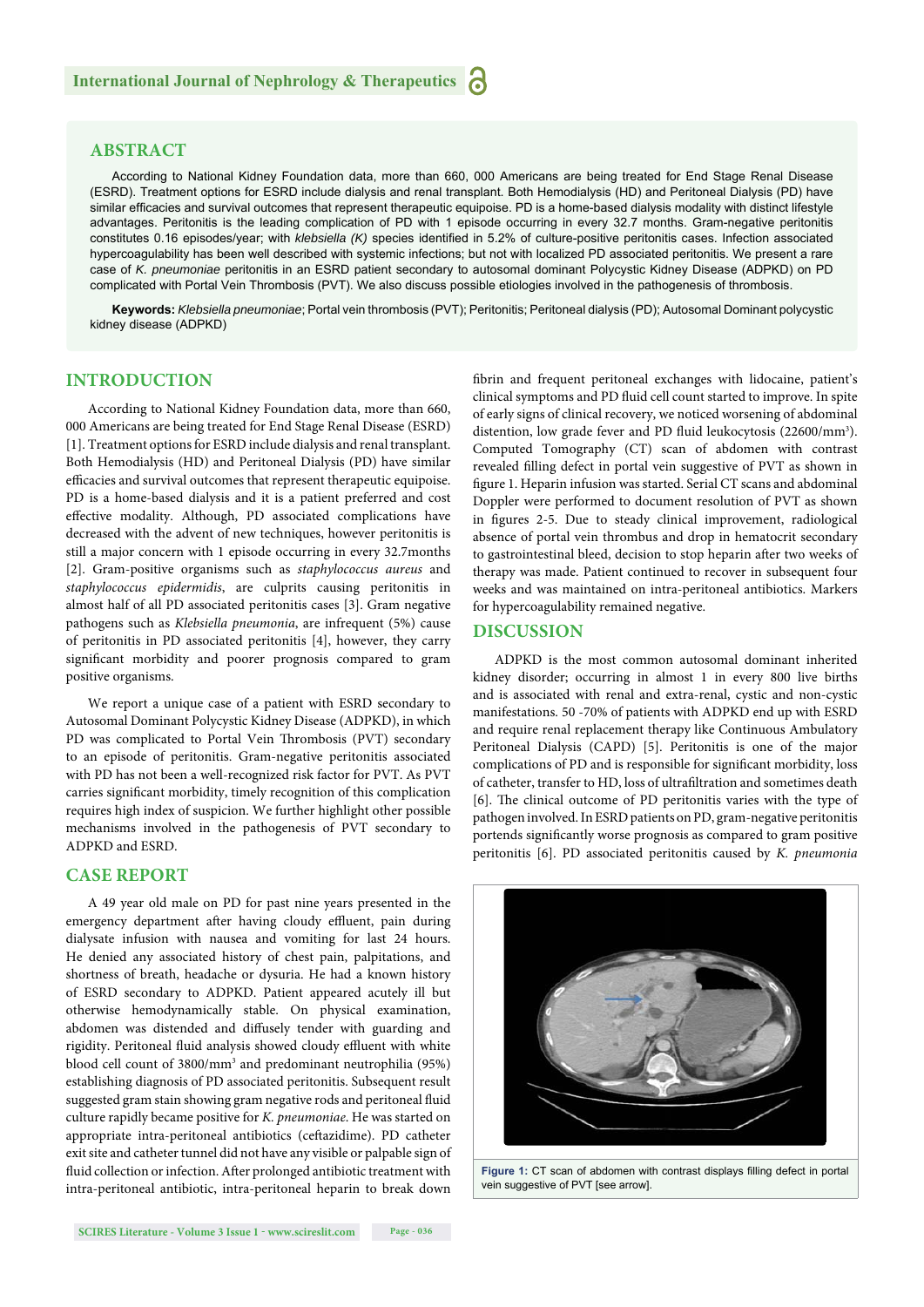

Figures 2,3: Serial CT scans of abdomen with contrast on treatment day 7 and 15 respectively, show gradual resolution and complete clearance of filling defect in portal vein suggestive of resolution of PVT [see arrows].



Figure 4.5: Doppler interrogation of portal vein displays normal flow pattern confirming complete resolution of PVT [see arrows].

can potentially cause rare complication such as PVT. *K. pneumoniae* liver abscesses can be complicated with coexisting thrombophlebitis of portal and hepatic veins in almost one third of PD patients [7]. Figure 6 is our attempt to summarize possible mechanisms involved in hypercoagulable state associated with localized infectious process such as PD peritonitis based on the published scientific literature. Below is a description of four such select mechanisms:

#### **Infection**

Acute infections, more specifically intra-abdominal infections may be responsible for causing thrombosis. Several authors have proposed the term "endothelial stunning" for reference to inflammation and activation of the vessel wall. Infection derived up regulation of interleukin-6, acute phase reactant such C-reactive protein and tumor necrosis factor induced activation of Factor X can lead to thrombin generation and procoagulation [8,9].

#### **Chronic Kidney Disease (CKD)**

In setting of ESRD, unfavorable risk factors such as uremic

toxins, hypertension, systemic atherosclerosis, atrial fibrillation and pro-inflammatory milieu as suggested by elevated ferritin can all contribute to greater preponderance for hypercoagulability. In addition, PD may predispose to systemic prothrombotic state. Potential explanation may include increase in levels of prothrombin fragments F1+2, whereas increased activity of activated factor VII, D-dimer, tissue plasminogen activator antigen and activity as well as plasminogen activator inhibitor type 1 antigen And activity [10,11]. Another area of developing research interest include potential role of Platelet Derived Micro-Particles (PMP). These micro-vesicular particles are released in response to shear stress on platelet and are found in increased concentration in ESRD. PMP have endogenous prothrombinase activity rendering them procoagulant. It has been postulated that changes of PMP release might contribute to the pathogenesis of intra-dialyzer coagulation and vascular access thrombosis in HD patients as well [12]. In spite of number of plausible mechanisms that can explain procoagulant state in patients with ESRD, net increase in clinically meaningful thrombosis has not been well recognized.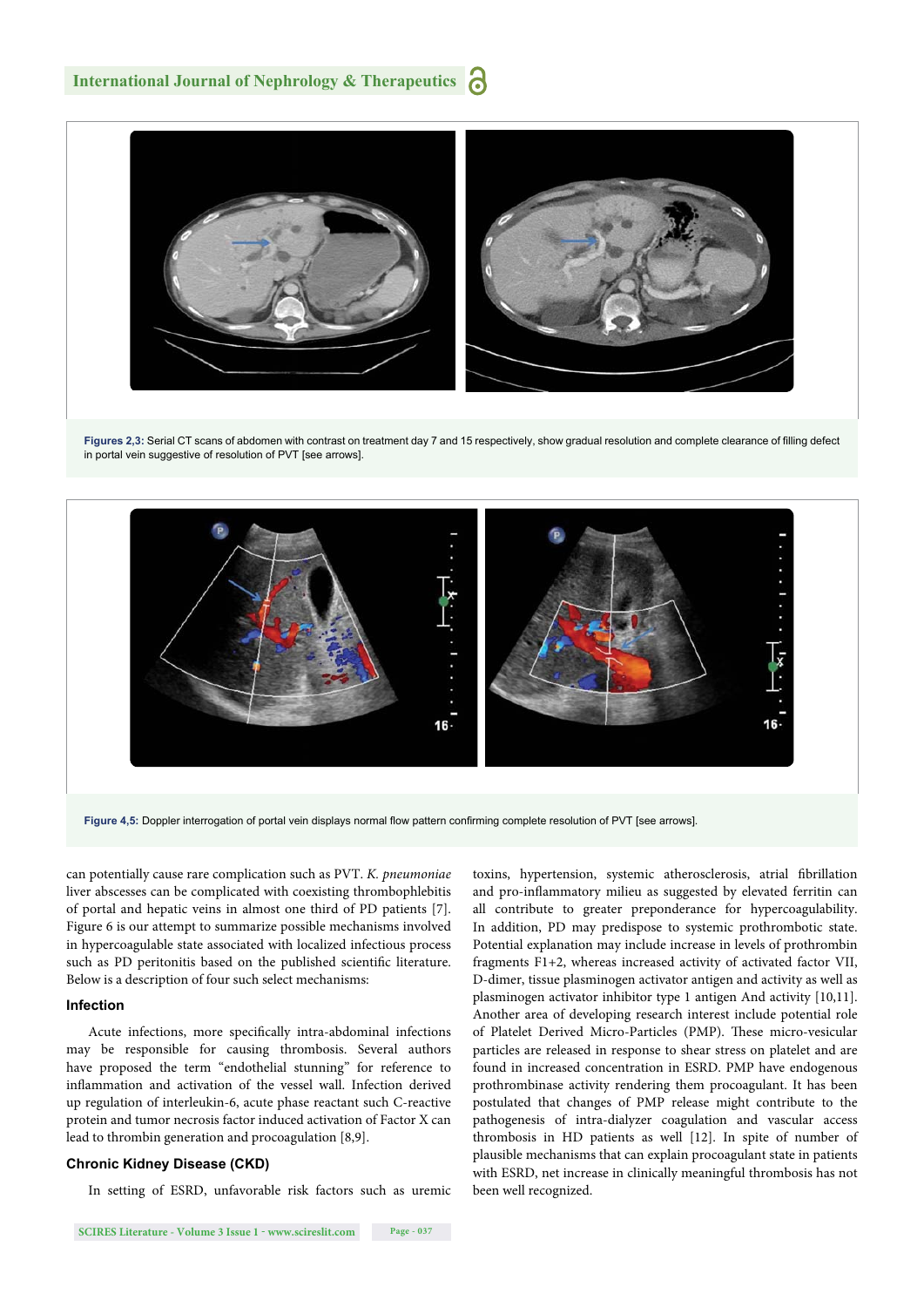

#### **Systemic vasculopathy**

ADPKD may be associated with arterial and venous occlusions at a mean age of 51.2 years, which is early as compared to the healthier population. Various pathophysiological phenomenon involved in this process such as enhanced vasocontraction with arterial and venous remodeling, as shown in *Pkd2*+/− (mouse orthologous model of ADPKD) conduit and resistance arteries, may increase the risk for arterial and venous thrombosis [13].

#### **Hypoalbuminemia**

Hypoalbuminemia secondary to decreased albumin synthesis and increased trans-peritoneal albumin loss in patients on PD may also be a risk factor for thrombosis. Hypoalbuminemia not only affects blood viscosity or endothelial cell function as a result of increased concentration of free lysophosphatidylcholine altering erythrocyte structure but also causes increase in fibrinogen and factor VIII levels and decrease in anti-thrombin, protein C and S, hence creating a hypercoagulable state [14]. Clinical significance of this is presently unclear.

Our case was successfully treated with intra-peritoneal antibiotic therapy and short (two weeks) duration of heparin drip with complete resolution of peritonitis and portal vein thrombosis.

In conclusion, this case demonstrates that clinician should maintain high index of suspicion for thrombosis involving systemic and portal circulation in patients with intra-abdominal or PD associated infection.

#### **ACKNOWLEDGEMENT**

All Authors had access to the data.

Dr. Hassan was involved in clinical care and compiling case report.

Dr. Attiya was involved in literature review and initial draft of manuscript.

Dr. Singh was involved in image retrieval.

Dr. Naik and Dr. Trivedi wrote the final version of manuscript.

#### **REFERENCES**

- 1. National Kidney Foundation. End stage renal disease in the United States. https://goo.gl/8t7Leb
- 2. Brown MC, Simpson K, Kerssens JJ, Mactier RA; Scottish Renal Registry. Peritoneal dialysis-associated peritonitis rates and outcomes in a national cohort are not improving in the post-millennium (2000-2007). Perit Dial Int. 2011; 31: 639-50. https://goo.gl/k7MZ78
- 3. Jacob A. Peritoneal dialysis associated infections: An update on diagnosis and management. World J Nephrol. 2012; 1: 106-122. https://goo.gl/q4rpss
- 4. Wu TL, Lin WT, Chao CM, Lai CC. Spontaneous bacterial peritonitis caused by *Klebsiella* pneumoniae*.* OA Case Reports. 2013; 21: 123. https://goo.gl/akhiKp
- 5. Maeda T, Uchida Y, Oyamada K, Nakajima F. Thrombosis in Inferior Vena Cava Due to Enlarged Renal Cysts in Autosomal Dominant Polycystic Kidney Disease. Inter Med. 2010; 49: 1891-1894. https://goo.gl/3dPPcT
- 6. Bunke CM, Brier ME, Golper TA. Outcomes of single organism peritonitis in peritoneal dialysis: gram negatives versus gram positives in the Network 9 Peritonitis Study. Kidney Int. 1997; 52: 524. https://goo.gl/UhYqvS
- 7. Molton JS, Chee YL, Hennedige TP, Venkatesh SK, Archuleta S. Impact of Regional Vein Thrombosis in Patients with *Klebsiella* pneumoniae Liver Abscess. Plos One. 10: e0140129. https://goo.gl/5YjZ1L
- 8. Wattanakit K, Cushman M, Stehman-Breen C, Heckbert SR, Folsom AR.